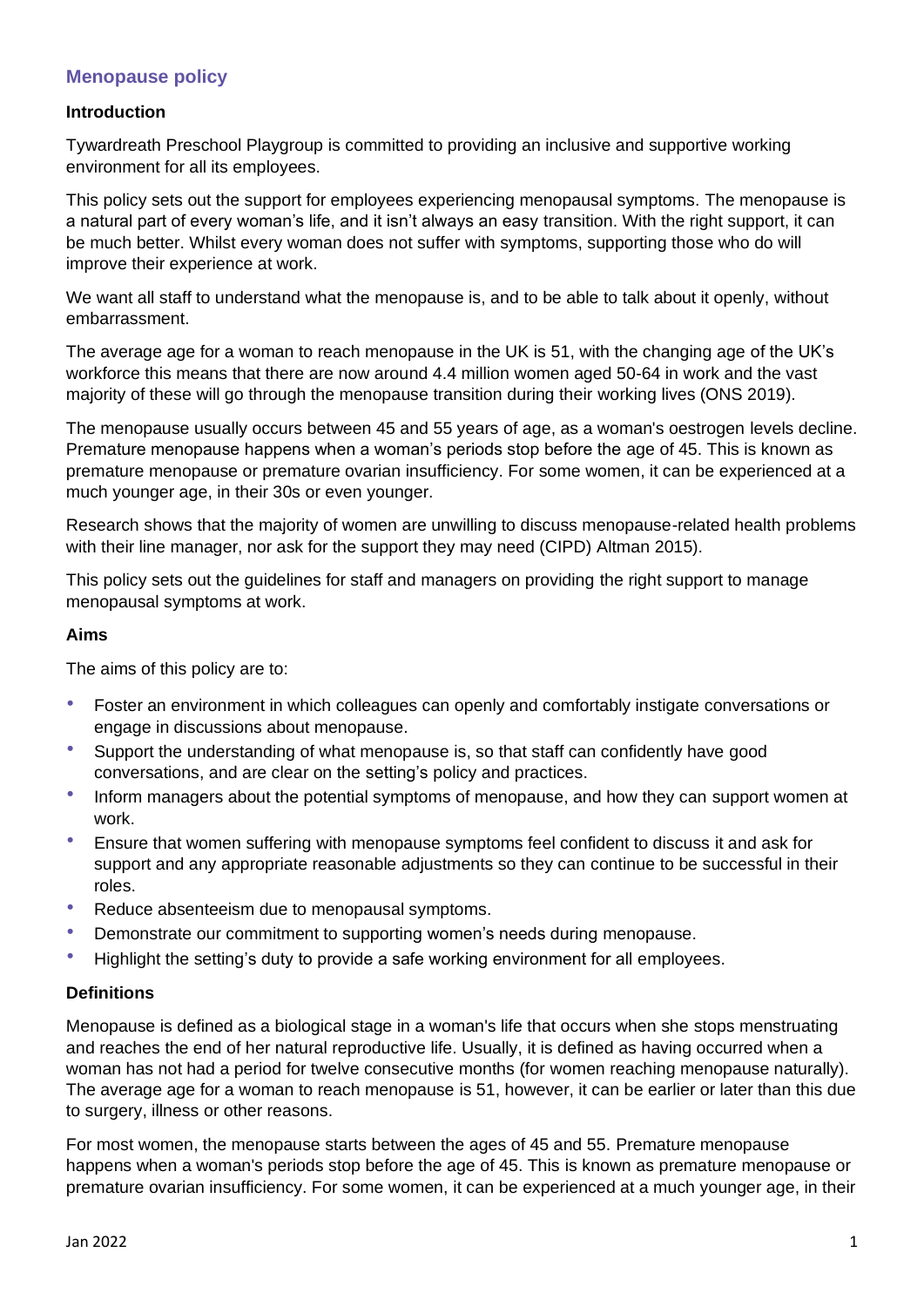30s or even younger. It can happen naturally, or as a side effect of some treatments. The NHS estimates that around 1 in 100 women experience the menopause before 40 years of age.

Perimenopause is the time leading up to menopause when a woman may experience changes, such as irregular periods or other menopausal symptoms. This can be years before menopause.

Post-menopause is the time after menopause has occurred, starting when a woman has not had a period for twelve consecutive months.

### **Symptoms of Menopause**

It is important to note that not every woman will notice every symptom, or even need help or support. However, 75% of women do experience some symptoms, and 25% could be classed as severe, while 4 out of 10 women do not seek medical advice even though their symptoms are worse than they expected. (Menopause in the Workplace 2017).

Symptoms vary greatly, and commonly include (but are not limited to):

- hot flushes
- night sweats
- anxiety
- dizziness
- fatique
- memory loss
- depression
- headaches
- recurrent urinary tract infections
- joint stiffness, aches and pains
- reduced concentration
- heavy periods

Each of these symptoms can affect an employee's comfort and performance at work. Symptoms can manifest both physically and psychologically.

#### **Roles and Responsibilities**

All staff are responsible for:

- Taking a personal responsibility to look after their health
- Being open and honest in conversations with their line manager
- Contributing to a respectful and productive working environment where staff can talk openly about the menopause
- Being willing to help and support their colleagues
- If a member of staff is unable to speak to their line manager, or if their line manager is not supporting them, they can speak to a trustee (committee member) or a Mental Health First Aider

All line managers should:

- Familiarise themselves with the Menopause Policy
- Have open discussions about menopause, treating the discussion sensitively and confidentially
- Record adjustments agreed, and any actions to be implemented
- Ensure ongoing dialogue and regular check-ins

#### Trustees will:

• Offer guidance to managers on the interpretation of this policy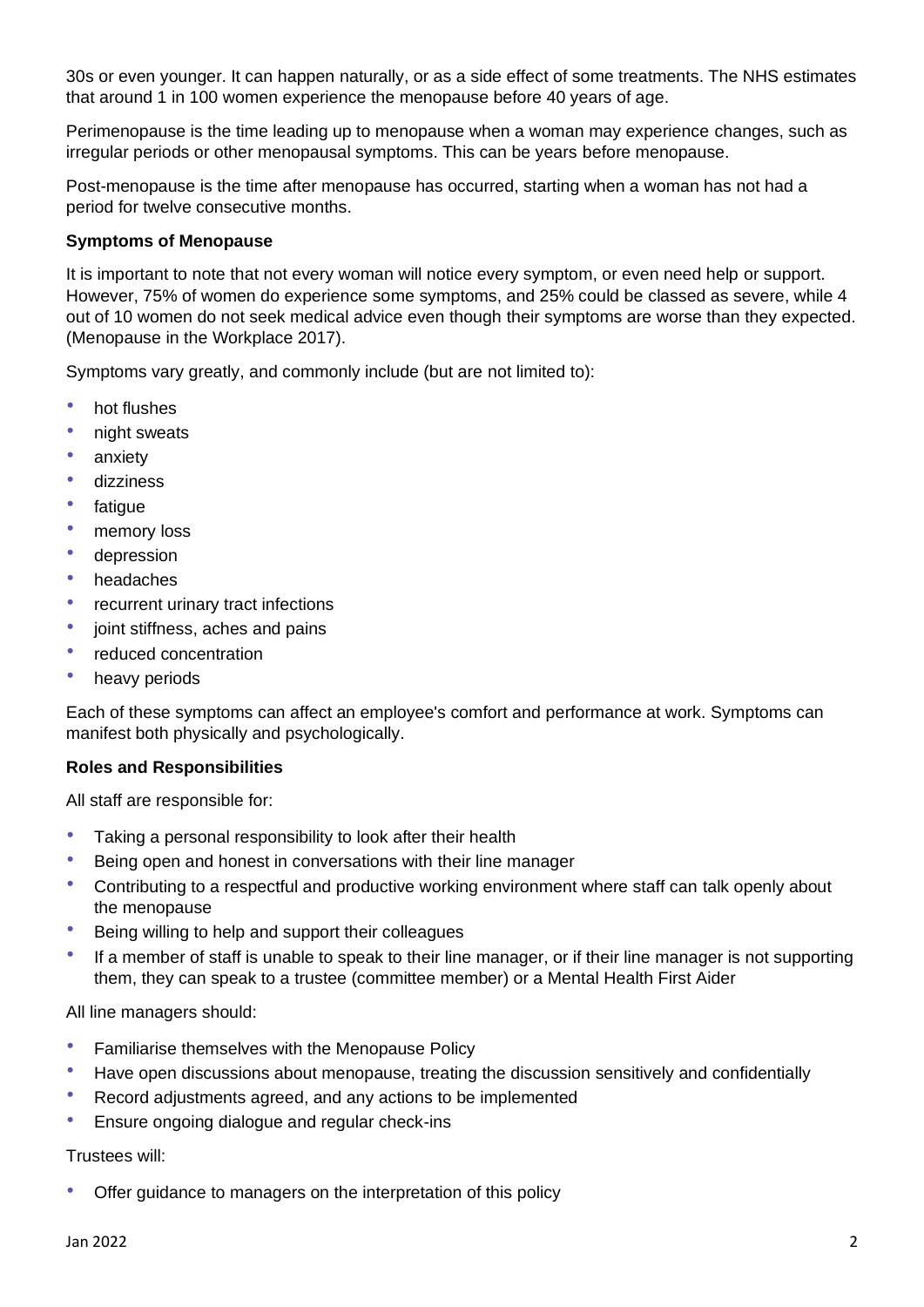• Monitor and evaluate the effectiveness of this policy in respect of related absence levels and performance

Mental Health First Aiders (MHFA)\* should:

- Identify early signs of low wellbeing
- Talk through the individuals concerns and find out about seeking further assistance
- Signpost individuals to support as needed

\*See Building a Resilient Workforce (Early Years Alliance 2019)

# **Support**

## *Temperature control in settings*

The setting strives to achieve a comfortable working temperature for employees and will allow flexibility within its dress code where reasonable.

# *Flexible working*

The setting recognises that difficulty sleeping is a common symptom of the menopause. To reflect this, as well as the impact of other common symptoms, we aim to facilitate flexible working wherever possible.

Requests for flexible working could include asking for:

- A change to the pattern of hours worked
- A reduction in working hours
- More frequent breaks

Employees should discuss such requests with their line manager in the first instance. Further details on requesting flexible working can be found in People Management. (Alliance 2016, p52) Depending on the circumstances, requests may be approved on a permanent or temporary basis.

## **Data protection**

We will process any personal data collected in accordance with its data protection policy. Data collected from the point at which we become aware of the issue is held securely and accessed by, and disclosed to, individuals only for the purposes of providing the necessary support.

# **Further information**

- The National Health Service provides an overview of menopause [www.nhs.uk/Conditions/Menopause/Pages/Introduction.aspx](http://www.nhs.uk/Conditions/Menopause/Pages/Introduction.aspx)
- The National Institute for Health and Care Excellence (NICE) guidelines explain how a GP will determine what types of treatments and interventions they can offer [www.nice.org.uk/guidance/ng23/ifp/chapter/About-this-information](http://www.nice.org.uk/guidance/ng23/ifp/chapter/About-this-information)
- The Royal College of Obstetricians and Gynaecologists offer further information [www.rcog.org.uk/en/patients/menopause/](http://www.rcog.org.uk/en/patients/menopause/)
- The Daisy Network provides support to women, along with the families and partners, who have been diagnosed with Premature Ovarian Insufficiency (POI) [www.daisynetwork.org/](http://www.daisynetwork.org/)
- The Royal College of Obstetricians & Gynaecologists provide information for women, their partners and families about hysterectomies [www.rcog.org.uk/en/patients/menopause/hysterectomy/](http://www.rcog.org.uk/en/patients/menopause/hysterectomy/)
- The Menopause Charity's mission is to bust myths, overcome ignorance and make menopause symptoms history [www.themenopausecharity.org/](http://www.themenopausecharity.org/)
- Henpicked provides a website for women to discuss menopause and fin inspirational life stories, tips and advice [henpicked.net](https://henpicked.net/)